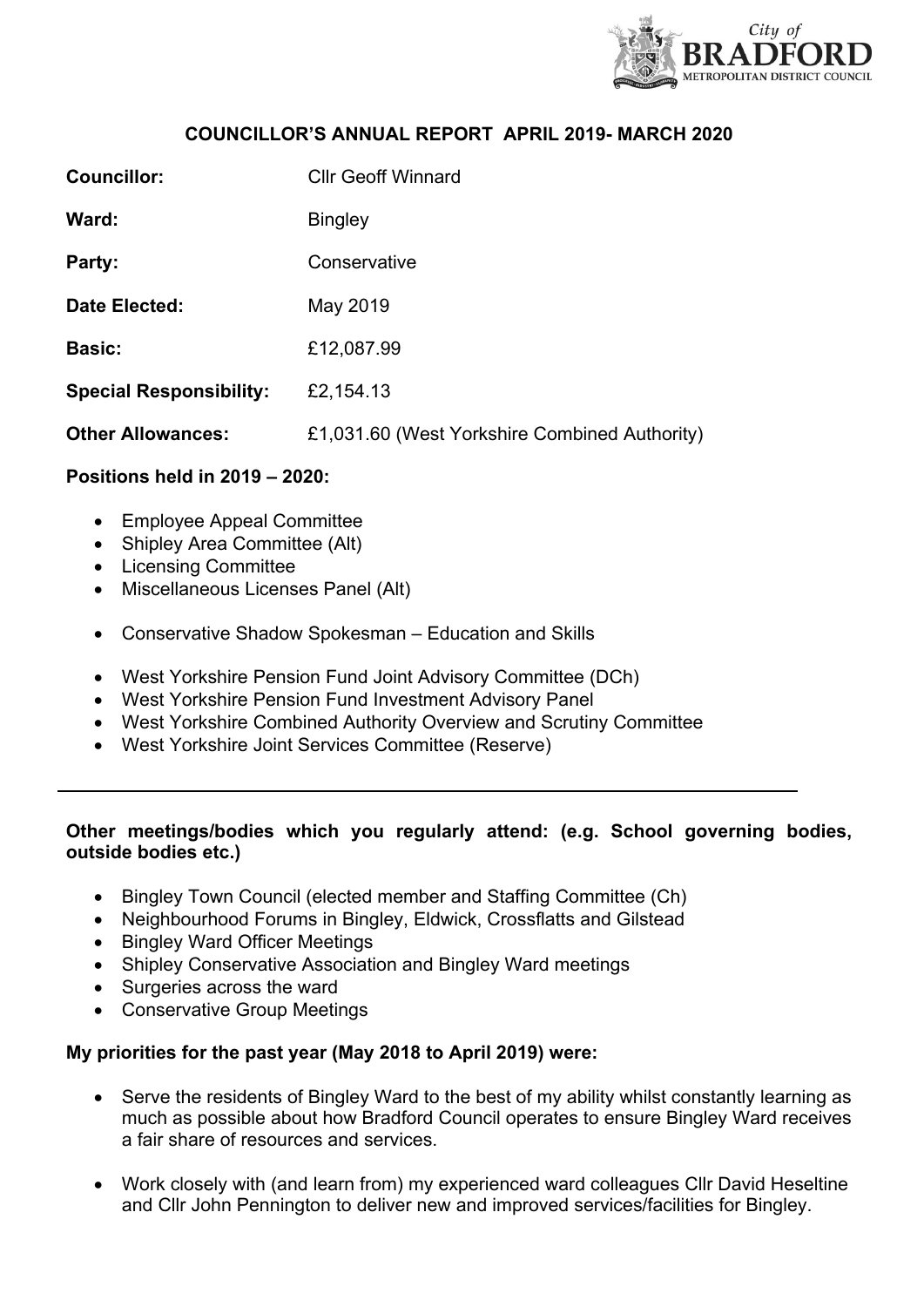- To be available to residents to offer help, advice and support keeping in touch with residents through regular surgeries, attending local events, speaking to community groups/organisations and businesses to discuss their interests and needs and advocate for them.
- To continue working with and supporting Bingley Town Council (as a town councillor) to support initiatives for a better Bingley including clean up events across the ward to improve the local environment and attempts to establish a regular market.
- To attend and contribute to the Bingley Partnership and neighbourhood forum meetings.
- Ensure local people are informed about Bradford Council issues that have implications for Bingley.
- Work with local residents to air their concerns on local police and crime, planning and community issues.
- Support, challenge, scrutinise initiatives to improve Council services and those partner organisations.

# **My priorities for the coming year (May 2020 to April 2021) are:**

- Serve and advocate for the residents of Bingley Ward to the best of my ability whilst constantly learning as much as possible about how Bradford Council operates to ensure Bingley Ward receives a fair share of resources and services.
- Continue to support residents, local businesses and community organisations of Bingley through the Covid-19 pandemic and its aftermath.
- Work closely with my ward colleagues Cllr David Heseltine and Cllr John Pennington to deliver new and improved services/facilities for Bingley
- To be available to residents to offer help, advice and support keeping in touch with residents through regular surgeries, attending local events, speaking to community groups/organisations and businesses to discuss their interests and needs and advocate for them.
- To continue working with and supporting Bingley Town Council (as a town councillor) to support a voice for Bingley and initiatives for a better Bingley including clean up events across the ward to improve the local environment and to support the monthly farmers market.
- To develop greater knowledge and understanding of education, training and skills challenges facing the Bradford District.
- From November 2020 as newly appointed Chair of Children's Services Overview and Scrutiny Committee – develop greater understanding of the challenges facing children's' services in Bradford and to ensure that that the committee continues to carry out its duties effectively.